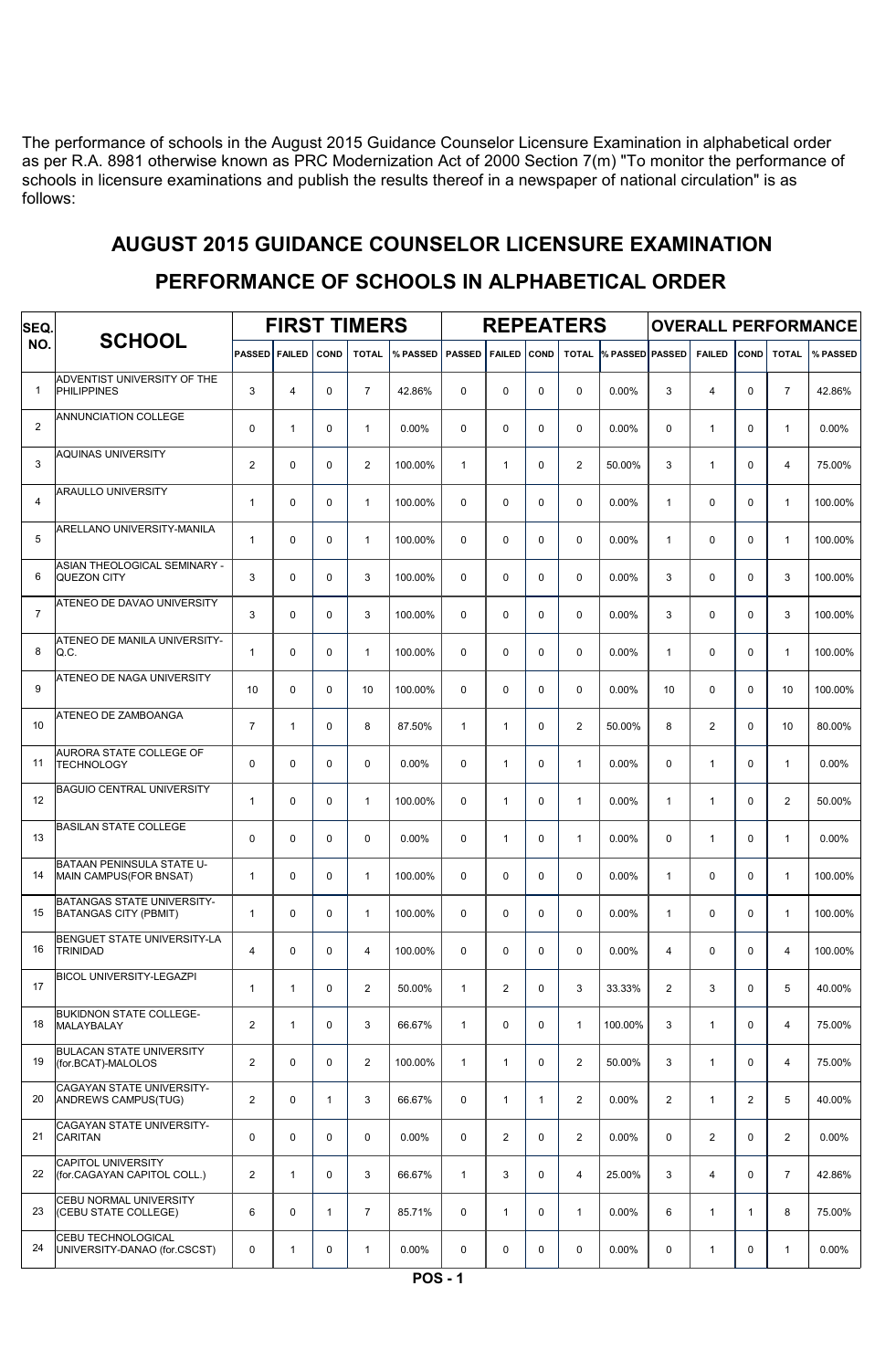| SEQ. |                                                                                     | <b>FIRST TIMERS</b> |               |              |                |          |               |               |              | <b>REPEATERS</b> |                 | <b>OVERALL PERFORMANCE</b> |                |              |                         |          |  |
|------|-------------------------------------------------------------------------------------|---------------------|---------------|--------------|----------------|----------|---------------|---------------|--------------|------------------|-----------------|----------------------------|----------------|--------------|-------------------------|----------|--|
| NO.  | <b>SCHOOL</b>                                                                       | <b>PASSED</b>       | <b>FAILED</b> | <b>COND</b>  | <b>TOTAL</b>   | % PASSED | <b>PASSED</b> | <b>FAILED</b> | COND         | <b>TOTAL</b>     | % PASSED PASSED |                            | <b>FAILED</b>  | COND         | <b>TOTAL</b>            | % PASSED |  |
| 25   | <b>CEBU TECHNOLOGICAL</b><br>UNIVERSITY-MAIN (for.CSCST)                            | 5                   | 6             | $\mathbf{1}$ | 12             | 41.67%   | $\Omega$      | 2             | $\mathbf 0$  | $\overline{2}$   | 0.00%           | 5                          | 8              | $\mathbf{1}$ | 14                      | 35.71%   |  |
| 26   | CENTRAL LUZON STATE<br><b>UNIVERSITY</b>                                            | $\mathbf{1}$        | 0             | 0            | $\mathbf{1}$   | 100.00%  | $\Omega$      | $\mathbf{1}$  | $\mathbf 0$  | $\mathbf{1}$     | 0.00%           | $\mathbf{1}$               | $\mathbf{1}$   | $\Omega$     | $\overline{2}$          | 50.00%   |  |
| 27   | CENTRAL MINDANAO UNIVERSITY                                                         | $\overline{2}$      | 0             | 0            | $\overline{2}$ | 100.00%  | $\Omega$      | 0             | $\mathbf 0$  | 0                | 0.00%           | 2                          | $\mathbf 0$    | $\Omega$     | $\overline{c}$          | 100.00%  |  |
| 28   | CENTRAL PHILIPPINE UNIVERSITY                                                       | $\mathbf{1}$        | 0             | 0            | $\mathbf{1}$   | 100.00%  | $\Omega$      | 0             | $\mathbf 0$  | $\mathbf 0$      | 0.00%           | $\mathbf{1}$               | $\mathbf 0$    | $\Omega$     | $\mathbf{1}$            | 100.00%  |  |
| 29   | CENTRO ESCOLAR UNIVERSITY-<br><b>MANILA</b>                                         | 5                   | 1             | 0            | 6              | 83.33%   | $\Omega$      | 0             | $\mathbf 0$  | $\mathbf 0$      | 0.00%           | 5                          | $\mathbf{1}$   | $\Omega$     | 6                       | 83.33%   |  |
| 30   | COLEGIO DE LA PURISIMA<br><b>CONCEPCION</b>                                         | 2                   | $\mathbf{1}$  | 0            | 3              | 66.67%   | $\Omega$      | $\mathbf{1}$  | $\mathbf 0$  | $\mathbf{1}$     | 0.00%           | $\overline{2}$             | $\overline{2}$ | $\Omega$     | 4                       | 50.00%   |  |
| 31   | <b>COLLEGE OF THE IMMACULATE</b><br>CONCEPTION-CABANATUAN                           | $\mathbf{1}$        | $\mathbf 0$   | 0            | $\mathbf{1}$   | 100.00%  | $\mathbf{1}$  | 0             | $\mathbf 0$  | $\mathbf{1}$     | 100.00%         | $\overline{2}$             | $\mathbf 0$    | $\Omega$     | $\overline{\mathbf{c}}$ | 100.00%  |  |
| 32   | <b>CORE GATEWAY COLLEGE</b><br>(for.THE COLL.OF THE REP)                            | $\mathbf 0$         | $\mathbf{1}$  | $\mathbf 0$  | $\mathbf{1}$   | 0.00%    | $\mathbf 0$   | $\mathbf{1}$  | $\mathbf 0$  | $\mathbf{1}$     | 0.00%           | $\mathbf 0$                | $\overline{2}$ | $\mathbf 0$  | $\overline{a}$          | 0.00%    |  |
| 33   | DE LA SALLE UNIVERSITY-<br><b>DASMARIÑAS</b>                                        | $\overline{4}$      | 1             | 0            | 5              | 80.00%   | $\Omega$      | 0             | $\mathbf 0$  | $\mathbf 0$      | 0.00%           | $\overline{4}$             | $\mathbf{1}$   | $\Omega$     | 5                       | 80.00%   |  |
| 34   | DE LA SALLE UNIVERSITY-MANILA                                                       | 14                  | $\mathbf{1}$  | $\mathbf{1}$ | 16             | 87.50%   | $\mathbf{1}$  | 3             | $\mathbf 0$  | 4                | 25.00%          | 15                         | 4              | $\mathbf{1}$ | 20                      | 75.00%   |  |
| 35   | DON MARIANO MARCOS<br>MEMORIAL STATE UNIVERSITY-<br>AGOO                            | $\mathbf 0$         | 0             | 0            | $\mathbf 0$    | 0.00%    | $\Omega$      | 0             | $\mathbf{1}$ | 1                | 0.00%           | 0                          | $\mathbf 0$    | 1            | 1                       | 0.00%    |  |
| 36   | <b>EASTERN VISAYAS STATE</b><br>UNIVERSITY (for.L.I.T.)TACLOBAN                     | 2                   | $\mathbf{1}$  | 0            | 3              | 66.67%   | $\Omega$      | 0             | $\mathbf 0$  | $\mathbf 0$      | 0.00%           | $\overline{2}$             | $\mathbf{1}$   | $\Omega$     | 3                       | 66.67%   |  |
| 37   | EMILIO AGUINALDO COLLEGE-<br><b>MANILA</b>                                          | $\mathbf 0$         | 1             | 0            | $\mathbf{1}$   | 0.00%    | $\Omega$      | 0             | $\mathbf 0$  | $\mathbf 0$      | 0.00%           | 0                          | $\mathbf{1}$   | $\Omega$     | 1                       | 0.00%    |  |
| 38   | EULOGIO (AMANG) RODRIGUEZ<br><b>INSTITUTE OF SCIENCE &amp;</b><br><b>TECHNOLOGY</b> | $\mathbf{1}$        | 0             | 0            | $\mathbf{1}$   | 100.00%  | $\mathbf{1}$  | $\mathbf{1}$  | $\mathbf 0$  | $\overline{2}$   | 50.00%          | $\overline{2}$             | $\mathbf{1}$   | $\Omega$     | 3                       | 66.67%   |  |
| 39   | <b>FATHER SATURNINO URIOS</b><br>UNIVERSITY (URIOS COLL)                            | $\overline{2}$      | 0             | $\mathbf{1}$ | 3              | 66.67%   | $\mathbf 0$   | 1             | $\mathbf 0$  | $\mathbf{1}$     | 0.00%           | 2                          | $\mathbf{1}$   | 1            | 4                       | 50.00%   |  |
| 40   | FRANCISCAN COLLEGE OF THE<br><b>IMMACULATE CONCEPTION-</b><br>BAYBAY                | $\mathbf{1}$        | $\mathbf 0$   | $\mathbf 0$  | $\mathbf{1}$   | 100.00%  | $\Omega$      | 0             | $\pmb{0}$    | 0                | 0.00%           | $\mathbf{1}$               | 0              | 0            | $\mathbf{1}$            | 100.00%  |  |
| 41   | HOLY ANGEL UNIVERSITY                                                               | 3                   | 0             | 0            | 3              | 100.00%  | $\mathbf{1}$  | $\mathbf 0$   | $\mathbf 0$  | $\mathbf{1}$     | 100.00%         | 4                          | $\mathbf 0$    | $\mathbf 0$  | 4                       | 100.00%  |  |
| 42   | HOLY TRINITY COLLEGE OF<br><b>GENERAL SANTOS CITY</b>                               | $\mathbf 0$         | 0             | 0            | $\mathbf 0$    | $0.00\%$ | $\mathbf 0$   | $\mathbf{1}$  | $\mathbf 0$  | $\mathbf{1}$     | 0.00%           | $\mathbf 0$                | $\mathbf{1}$   | 0            | $\mathbf{1}$            | 0.00%    |  |
| 43   | HOLY TRINITY COLLEGE OF<br><b>PUERTO PRINCESA</b>                                   | $\mathbf{1}$        | 0             | 0            | $\mathbf{1}$   | 100.00%  | $\mathbf 0$   | 0             | $\mathbf 0$  | $\mathbf 0$      | 0.00%           | $\mathbf{1}$               | $\mathbf 0$    | $\mathbf 0$  | 1                       | 100.00%  |  |
| 44   | LA SALLE UNIVERSITY<br>(for.IMMA.CONCEPCION-LA SALLE)                               | $\mathbf{1}$        | 1             | $\mathbf{1}$ | 3              | 33.33%   | $\mathbf 0$   | $\mathbf 0$   | $\mathbf 0$  | $\mathbf 0$      | 0.00%           | $\mathbf{1}$               | $\mathbf{1}$   | $\mathbf{1}$ | 3                       | 33.33%   |  |
| 45   | LAGUNA COLLEGE OF BUSINESS<br>& ARTS                                                | 3                   | 4             | $\mathbf 0$  | $\overline{7}$ | 42.86%   | $\mathbf{1}$  | 3             | $\mathbf 0$  | 4                | 25.00%          | 4                          | $\overline{7}$ | $\mathbf 0$  | 11                      | 36.36%   |  |
| 46   | LAGUNA STATE POLYTECHNIC<br>UNIV-SN PABLO(LSPC)                                     | $\mathbf 0$         | 0             | 0            | $\mathbf 0$    | $0.00\%$ | $\mathbf{1}$  | 2             | 0            | 3                | 33.33%          | $\mathbf{1}$               | $\overline{2}$ | 0            | 3                       | 33.33%   |  |
| 47   | LYCEUM OF THE PHILIPPINES<br>UNIVERSITY-MANILA                                      | $\pmb{0}$           | $\mathbf{1}$  | 0            | $\mathbf{1}$   | 0.00%    | $\mathbf 0$   | $\mathbf{1}$  | $\mathbf 0$  | $\mathbf{1}$     | 0.00%           | $\mathbf 0$                | $\overline{2}$ | $\mathbf 0$  | $\overline{a}$          | 0.00%    |  |
| 48   | MANILA THEOLOGICAL COLLEGE                                                          | $\mathbf 0$         | 1             | 0            | $\mathbf{1}$   | $0.00\%$ | $\mathbf 0$   | 0             | 0            | $\mathbf 0$      | 0.00%           | $\mathbf 0$                | $\mathbf{1}$   | $\mathbf 0$  | $\mathbf{1}$            | 0.00%    |  |
| 49   | MANUEL S. ENVERGA UNIV.<br>FOUNDATION-LUCENA CITY                                   | $\mathbf 0$         | 0             | $\mathbf{1}$ | $\mathbf{1}$   | $0.00\%$ | $\mathbf 0$   | $\mathbf 0$   | $\mathbf 0$  | $\mathbf 0$      | 0.00%           | $\mathbf 0$                | $\mathbf 0$    | 1            | $\mathbf{1}$            | 0.00%    |  |
| 50   | MARINDUQUE STATE COLLEGE-<br><b>BOAC</b>                                            | $\mathbf 0$         | 0             | 0            | $\mathbf 0$    | $0.00\%$ | $\mathbf{1}$  | $\mathbf 0$   | 0            | $\mathbf{1}$     | 100.00%         | $\mathbf{1}$               | $\mathbf 0$    | $\mathbf 0$  | $\mathbf{1}$            | 100.00%  |  |
| 51   | MINDANAO STATE UNIVERSITY-<br><b>MARAWI CITY</b>                                    | $\mathbf{1}$        | 4             | 1            | 6              | 16.67%   | $\mathbf{1}$  | 6             | 0            | $\overline{7}$   | 14.29%          | $\overline{\mathbf{c}}$    | 10             | 1            | 13                      | 15.38%   |  |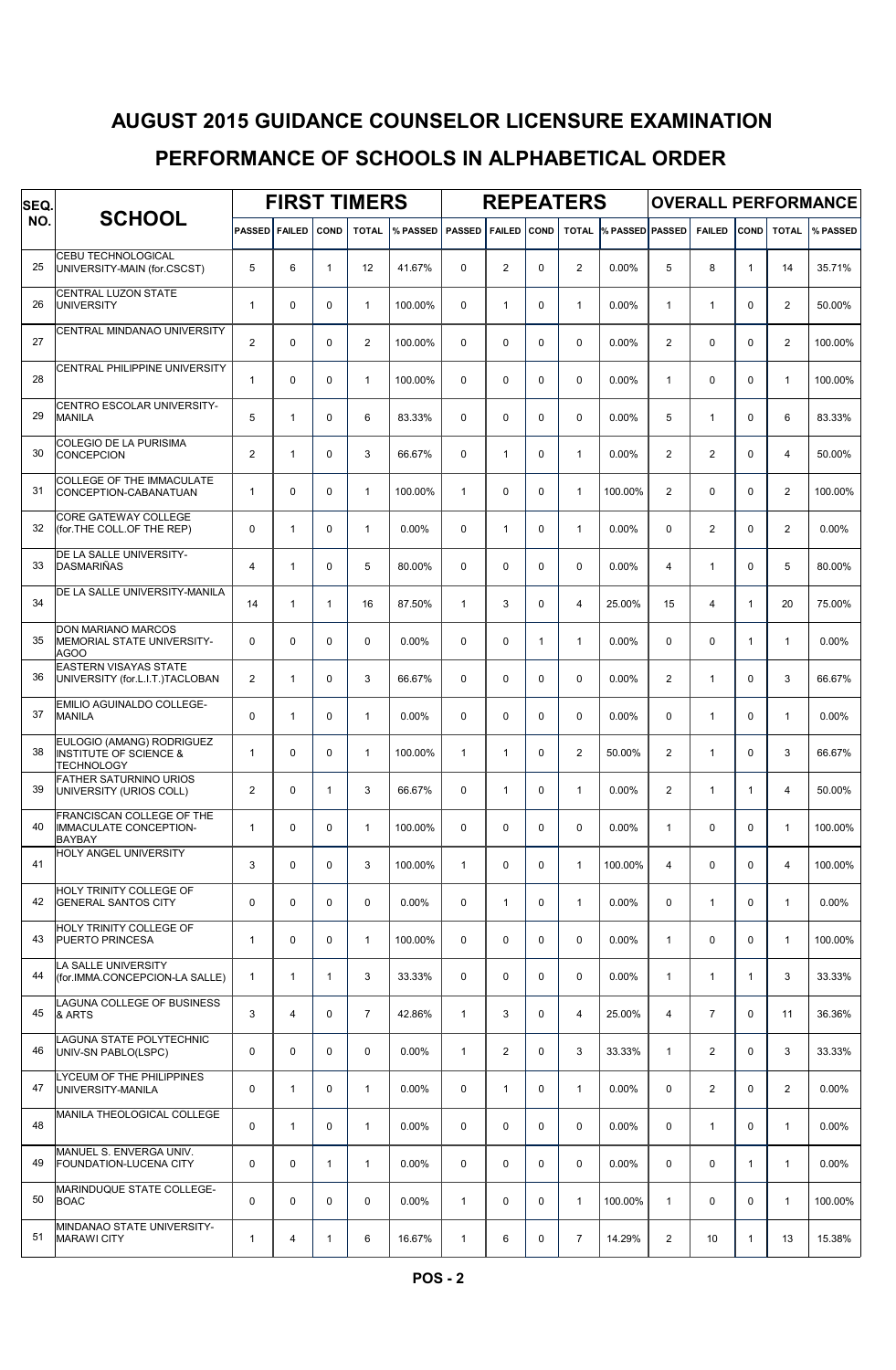| SEQ. | <b>SCHOOL</b>                                                            |                |                | <b>FIRST TIMERS</b> |                |          |                |               | <b>REPEATERS</b> |                | <b>OVERALL PERFORMANCE</b> |                |                |              |                |          |
|------|--------------------------------------------------------------------------|----------------|----------------|---------------------|----------------|----------|----------------|---------------|------------------|----------------|----------------------------|----------------|----------------|--------------|----------------|----------|
| NO.  |                                                                          | <b>PASSED</b>  | <b>FAILED</b>  | COND                | <b>TOTAL</b>   | % PASSED | <b>PASSED</b>  | <b>FAILED</b> | COND             | <b>TOTAL</b>   | <b>% PASSED PASSED</b>     |                | <b>FAILED</b>  | COND         | <b>TOTAL</b>   | % PASSED |
| 52   | MINDORO STATE COLLEGE OF<br>AGRICULTURE & TECHNOLOGY-<br><b>VICTORIA</b> | $\mathbf{1}$   | 0              | 0                   | $\mathbf{1}$   | 100.00%  | $\Omega$       | 0             | $\mathbf 0$      | 0              | 0.00%                      | $\mathbf{1}$   | $\mathbf 0$    | 0            | $\mathbf{1}$   | 100.00%  |
| 53   | MIRIAM COLLEGE (for.MARYKNOLL<br>COLL.FDTN, INC)                         | 3              | 0              | 0                   | 3              | 100.00%  | $\overline{2}$ | 0             | $\mathbf 0$      | 2              | 100.00%                    | 5              | 0              | 0            | 5              | 100.00%  |
| 54   | MISAMIS UNIVERSITY-OZAMIS CITY                                           | 0              | $\mathbf{1}$   | 0                   | $\mathbf{1}$   | 0.00%    | $\mathbf 0$    | 0             | $\mathbf 0$      | 0              | 0.00%                      | 0              | 1              | $\mathbf 0$  | $\mathbf{1}$   | 0.00%    |
| 55   | NATIONAL TEACHER'S COLLEGE                                               | 2              | $\mathbf{1}$   | 0                   | 3              | 66.67%   | $\mathbf 0$    | 0             | $\pmb{0}$        | 0              | 0.00%                      | $\overline{2}$ | $\mathbf{1}$   | 0            | 3              | 66.67%   |
| 56   | <b>NEW ERA UNIVERSITY</b>                                                | 2              | 0              | $\mathbf{1}$        | 3              | 66.67%   | $\overline{2}$ | 0             | $\mathbf 0$      | $\overline{2}$ | 100.00%                    | 4              | 0              | 1            | 5              | 80.00%   |
| 57   | NORTHWEST SAMAR STATE<br>UNIVERSITY (FOR.TIBURCIO<br>TANCINCO)           | $\mathbf 0$    | 0              | $\mathbf 0$         | $\Omega$       | 0.00%    | $\mathbf{1}$   | 0             | $\mathbf 0$      | $\mathbf{1}$   | 100.00%                    | $\mathbf{1}$   | 0              | $\Omega$     | 1              | 100.00%  |
| 58   | NOTRE DAME OF DADIANGAS<br>UNIVERSITY, INC                               | $\mathbf 0$    | $\mathbf{1}$   | 0                   | $\mathbf{1}$   | 0.00%    | $\mathbf 0$    | 0             | $\mathbf 0$      | 0              | 0.00%                      | 0              | $\mathbf{1}$   | $\Omega$     | 1              | 0.00%    |
| 59   | NOTRE DAME UNIVERSITY                                                    | $\mathbf 0$    | $\mathbf 0$    | 0                   | $\mathbf 0$    | 0.00%    | $\overline{2}$ | 0             | $\mathbf{1}$     | 3              | 66.67%                     | $\overline{2}$ | 0              | $\mathbf{1}$ | 3              | 66.67%   |
| 60   | OLIVAREZ COLLEGE-PARAÑAQUE                                               | $\mathbf{1}$   | 0              | 0                   | $\mathbf{1}$   | 100.00%  | $\mathbf 0$    | 0             | $\mathbf 0$      | 0              | 0.00%                      | $\mathbf{1}$   | $\mathbf 0$    | 0            | $\mathbf{1}$   | 100.00%  |
| 61   | PACE GRADUATE SCHOOL OF<br><b>CHRISTIAN EDUCATION</b>                    | $\mathbf{1}$   | $\mathbf 0$    | 0                   | $\mathbf{1}$   | 100.00%  | $\Omega$       | $\mathbf{1}$  | $\mathbf 0$      | $\mathbf{1}$   | 0.00%                      | $\mathbf{1}$   | $\mathbf{1}$   | 0            | 2              | 50.00%   |
| 62   | PALAWAN STATE UNIVERSITY-P.<br><b>PRINCESA</b>                           | $\mathbf{1}$   | 0              | 0                   | $\mathbf{1}$   | 100.00%  | $\Omega$       | 0             | $\mathbf 0$      | 0              | 0.00%                      | 1              | $\mathbf 0$    | $\mathbf 0$  | $\mathbf{1}$   | 100.00%  |
| 63   | PAMANTASAN NG LUNGSOD NG<br>MUNTINLUPA (MPC)                             | $\mathbf{1}$   | 3              | 0                   | $\overline{4}$ | 25.00%   | $\mathbf 0$    | 0             | $\mathbf 0$      | 0              | 0.00%                      | 1              | 3              | 0            | 4              | 25.00%   |
| 64   | PANGASINAN STATE UNIVERSITY-<br><b>BAYAMBANG</b>                         | $\mathbf 0$    | $\overline{2}$ | 0                   | 2              | 0.00%    | $\Omega$       | 0             | $\mathbf 0$      | 0              | 0.00%                      | 0              | $\overline{2}$ | $\Omega$     | $\overline{a}$ | 0.00%    |
| 65   | PANGASINAN STATE UNIVERSITY-<br><b>LINGAYEN</b>                          | $\mathbf{1}$   | 0              | 0                   | $\mathbf{1}$   | 100.00%  | $\Omega$       | 0             | $\mathbf 0$      | 0              | 0.00%                      | $\mathbf{1}$   | 0              | $\Omega$     | 1              | 100.00%  |
| 66   | PANGASINAN STATE UNIVERSITY-<br><b>URDANETA</b>                          | $\mathbf{1}$   | 0              | 0                   | $\mathbf{1}$   | 100.00%  | $\mathbf 0$    | 0             | $\mathbf 0$      | 0              | 0.00%                      | 1              | 0              | $\mathbf 0$  | $\mathbf{1}$   | 100.00%  |
| 67   | PHILIPPINE CHRISTIAN<br>UNIVERSITY-DASMARINAS                            | 0              | $\mathbf 0$    | 0                   | $\mathbf 0$    | 0.00%    | $\mathbf{1}$   | 0             | 0                | $\mathbf{1}$   | 100.00%                    | 1              | 0              | 0            | $\mathbf{1}$   | 100.00%  |
| 68   | PHILIPPINE NORMAL UNIVERSITY-<br><b>MANILA</b>                           | 5              | $\mathbf{1}$   | $\mathbf{1}$        | $\overline{7}$ | 71.43%   | 9              | 2             | $\pmb{0}$        | 11             | 81.82%                     | 14             | 3              | 1            | 18             | 77.78%   |
| 69   | PHILIPPINE UNION COLLEGE-<br><b>CALOOCAN</b>                             | $\mathbf 0$    | $\mathbf{1}$   | 0                   | $\mathbf{1}$   | 0.00%    | $\Omega$       | 0             | $\mathbf 0$      | 0              | $0.00\%$                   | 0              | $\mathbf{1}$   | 0            | $\mathbf{1}$   | 0.00%    |
| 70   | POLYTECHNIC UNIVERSITY OF<br>THE PHILIPPINES-MAIN-STA. MESA              | $\mathbf{1}$   | $\mathbf{1}$   | 0                   | $\overline{2}$ | 50.00%   | $\mathbf 0$    | 0             | $\mathbf 0$      | 0              | $0.00\%$                   | $\mathbf{1}$   | $\mathbf{1}$   | $\mathbf 0$  | $\overline{2}$ | 50.00%   |
| 71   | RIZAL MEMORIAL COLLEGE                                                   | $\mathbf 0$    | 0              | $\mathbf 0$         | $\mathbf 0$    | $0.00\%$ | $\overline{2}$ | 0             | $\mathbf 0$      | $\overline{2}$ | 100.00%                    | $\overline{2}$ | 0              | $\mathbf 0$  | $\overline{2}$ | 100.00%  |
| 72   | ROOSEVELT COLLEGE-CAINTA                                                 | 2              | $\mathbf{2}$   | $\mathbf{1}$        | 5              | 40.00%   | $\Omega$       | 0             | $\mathbf 0$      | $\mathbf 0$    | $0.00\%$                   | $\overline{2}$ | 2              | $\mathbf{1}$ | 5              | 40.00%   |
| 73   | SAINT BRIDGET'S COLLEGE                                                  | 0              | 0              | 0                   | $\mathbf 0$    | 0.00%    | $\mathbf 0$    | $\mathbf{1}$  | 0                | $\mathbf{1}$   | $0.00\%$                   | 0              | $\mathbf{1}$   | $\mathbf 0$  | $\mathbf{1}$   | 0.00%    |
| 74   | SAINT FRANCIS OF ASSISI<br><b>COLLEGE</b>                                | 0              | 1              | 0                   | $\mathbf{1}$   | 0.00%    | $\mathbf 0$    | 0             | $\pmb{0}$        | 0              | 0.00%                      | $\mathbf 0$    | $\mathbf{1}$   | $\mathbf 0$  | $\mathbf{1}$   | 0.00%    |
| 75   | SAINT JOSEPH'S COLLEGE OF<br><b>QUEZON CITY</b>                          | 4              | $\mathbf{1}$   | 0                   | 5              | 80.00%   | $\mathbf 0$    | 1             | 0                | 1              | $0.00\%$                   | 4              | 2              | $\mathbf 0$  | 6              | 66.67%   |
| 76   | SAINT LOUIS UNIVERSITY                                                   | $\overline{2}$ | $\mathbf 0$    | $\mathbf{1}$        | 3              | 66.67%   | $\Omega$       | 0             | $\mathbf 0$      | $\mathbf 0$    | $0.00\%$                   | $\overline{2}$ | $\mathbf 0$    | 1            | 3              | 66.67%   |
| 77   | SAINT MARY'S COLLEGE-TAGUM                                               | $\mathbf 0$    | $\mathbf{1}$   | 0                   | $\mathbf{1}$   | $0.00\%$ | $\mathbf{1}$   | $\mathbf{1}$  | $\mathbf 0$      | 2              | 50.00%                     | $\mathbf{1}$   | 2              | $\Omega$     | 3              | 33.33%   |
| 78   | SAINT MARY'S UNIVERSITY                                                  | 0              | 0              | 0                   | 0              | 0.00%    | 0              | 1             | 0                | 1              | 0.00%                      | 0              | $\mathbf{1}$   | 0            | $\mathbf{1}$   | 0.00%    |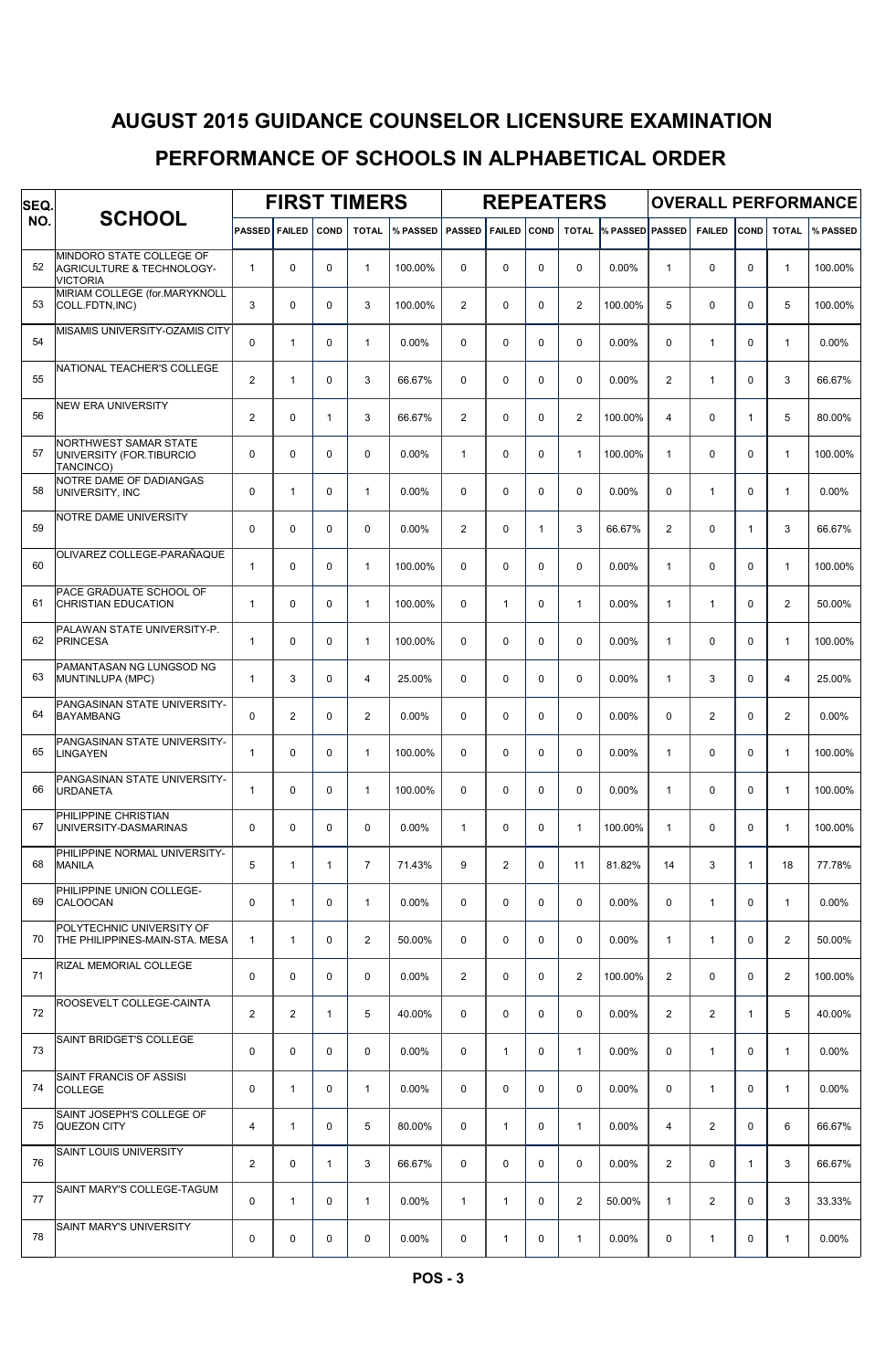| SEQ. |                                                               | <b>FIRST TIMERS</b> |                |              |                |          |                |               |             | <b>REPEATERS</b>        |                        | <b>OVERALL PERFORMANCE</b> |                |             |                |          |  |
|------|---------------------------------------------------------------|---------------------|----------------|--------------|----------------|----------|----------------|---------------|-------------|-------------------------|------------------------|----------------------------|----------------|-------------|----------------|----------|--|
| NO.  | <b>SCHOOL</b>                                                 | <b>PASSED</b>       | <b>FAILED</b>  | COND         | <b>TOTAL</b>   | % PASSED | <b>PASSED</b>  | <b>FAILED</b> | COND        | <b>TOTAL</b>            | <b>% PASSED PASSED</b> |                            | <b>FAILED</b>  | COND        | <b>TOTAL</b>   | % PASSED |  |
| 79   | SAINT MICHAEL'S COLLEGE-<br><b>ILIGAN CITY</b>                | $\overline{4}$      | $\mathbf{2}$   | 0            | 6              | 66.67%   | $\Omega$       | 0             | $\mathbf 0$ | 0                       | 0.00%                  | 4                          | $\overline{2}$ | $\mathbf 0$ | 6              | 66.67%   |  |
| 80   | SAINT PAUL UNIVERSITY-<br><b>DUMAGUETE</b>                    | $\mathbf{1}$        | 0              | 0            | $\mathbf{1}$   | 100.00%  | $\Omega$       | 0             | $\mathbf 0$ | 0                       | 0.00%                  | $\mathbf{1}$               | 0              | $\mathbf 0$ | $\mathbf{1}$   | 100.00%  |  |
| 81   | SAINT PAUL UNIVERSITY-QUEZON<br><b>CITY</b>                   | $\mathbf{1}$        | 0              | 0            | $\mathbf{1}$   | 100.00%  | $\mathbf 0$    | 0             | $\mathbf 0$ | 0                       | 0.00%                  | $\mathbf{1}$               | $\pmb{0}$      | $\mathbf 0$ | $\mathbf{1}$   | 100.00%  |  |
| 82   | SAINT PAUL UNIVERSITY-<br><b>TUGUEGARAO</b>                   | $\mathbf{1}$        | $\mathbf{1}$   | 0            | $\overline{2}$ | 50.00%   | $\mathbf 0$    | 2             | $\pmb{0}$   | $\overline{\mathbf{c}}$ | 0.00%                  | $\mathbf{1}$               | 3              | 0           | 4              | 25.00%   |  |
| 83   | SAN PABLO COLLEGES                                            | $\mathbf 0$         | $\mathbf{1}$   | 0            | $\mathbf{1}$   | 0.00%    | $\Omega$       | 0             | $\mathbf 0$ | 0                       | 0.00%                  | 0                          | $\mathbf{1}$   | $\Omega$    | $\mathbf{1}$   | 0.00%    |  |
| 84   | SAN PEDRO COLLEGE-DAVAO<br><b>CITY</b>                        | $\mathbf 0$         | $\mathbf{1}$   | $\mathbf 0$  | $\mathbf{1}$   | 0.00%    | $\overline{2}$ | 0             | $\mathbf 0$ | $\overline{c}$          | 100.00%                | $\overline{2}$             | $\mathbf{1}$   | $\Omega$    | 3              | 66.67%   |  |
| 85   | SILLIMAN UNIVERSITY                                           | 3                   | 0              | 0            | 3              | 100.00%  | $\Omega$       | 0             | $\mathbf 0$ | 0                       | 0.00%                  | 3                          | $\mathbf 0$    | $\Omega$    | 3              | 100.00%  |  |
| 86   | SOUTHERN MINDANAO COLLEGES                                    | $\mathbf 0$         | $\mathbf{1}$   | 0            | $\mathbf{1}$   | 0.00%    | $\mathbf 0$    | 0             | $\mathbf 0$ | $\mathbf 0$             | $0.00\%$               | $\mathbf 0$                | $\mathbf{1}$   | $\mathbf 0$ | $\mathbf{1}$   | 0.00%    |  |
| 87   | SOUTHWESTERN UNIVERSITY                                       | $\mathbf 0$         | 0              | 0            | $\mathbf 0$    | 0.00%    | $\mathbf 0$    | $\mathbf{1}$  | $\mathbf 0$ | $\mathbf{1}$            | 0.00%                  | 0                          | $\mathbf{1}$   | 0           | $\mathbf{1}$   | 0.00%    |  |
| 88   | <b>SULTAN KUDARAT STATE</b><br>UNIVERSITY-TACURONG            | 0                   | $\mathbf{1}$   | 0            | $\mathbf{1}$   | 0.00%    | $\Omega$       | 0             | 0           | 0                       | 0.00%                  | 0                          | $\mathbf{1}$   | 0           | $\mathbf{1}$   | $0.00\%$ |  |
| 89   | TARLAC STATE UNIVERSITY<br>(TARLAC COLLEGE OF TECH.)          | 2                   | $\mathbf{2}$   | 0            | 4              | 50.00%   | $\mathbf{1}$   | $\mathbf{1}$  | $\mathbf 0$ | 2                       | 50.00%                 | 3                          | 3              | $\mathbf 0$ | 6              | 50.00%   |  |
| 90   | TECHNOLOGICAL UNIVERSITY OF<br>THE PHILIPPINES-MANILA         | 0                   | $\overline{2}$ | 0            | 2              | $0.00\%$ | $\Omega$       | 0             | $\mathbf 0$ | 0                       | $0.00\%$               | 0                          | $\overline{2}$ | 0           | $\overline{2}$ | $0.00\%$ |  |
| 91   | UNION COLLEGE                                                 | $\mathbf{1}$        | $\mathbf{1}$   | 0            | 2              | 50.00%   | $\mathbf{1}$   | 0             | $\mathbf 0$ | $\mathbf{1}$            | 100.00%                | $\overline{2}$             | $\mathbf{1}$   | $\Omega$    | 3              | 66.67%   |  |
| 92   | UNIVERSIDAD DE SANTA ISABEL<br>(COL DE STA ISABEL)            | 3                   | 0              | 0            | 3              | 100.00%  | $\Omega$       | $\mathbf{1}$  | $\mathbf 0$ | $\mathbf{1}$            | 0.00%                  | 3                          | $\mathbf{1}$   | $\Omega$    | 4              | 75.00%   |  |
| 93   | UNIVERSITY OF BOHOL                                           | $\mathbf{1}$        | 0              | 0            | $\mathbf{1}$   | 100.00%  | $\mathbf 0$    | 0             | $\mathbf 0$ | 0                       | 0.00%                  | $\mathbf{1}$               | $\mathbf 0$    | $\mathbf 0$ | $\mathbf{1}$   | 100.00%  |  |
| 94   | UNIVERSITY OF EASTERN<br><b>PHILIPPINES-CATARMAN</b>          | $\mathbf{1}$        | 1              | $\mathbf 0$  | $\overline{2}$ | 50.00%   | 0              | 0             | 0           | 0                       | 0.00%                  | 1                          | 1              | 0           | $\overline{2}$ | 50.00%   |  |
| 95   | UNIVERSITY OF ILOILO                                          | $\mathbf 0$         | $\mathbf{1}$   | 0            | $\mathbf{1}$   | 0.00%    | $\mathbf 0$    | 0             | $\pmb{0}$   | 0                       | $0.00\%$               | 0                          | $\mathbf{1}$   | $\mathbf 0$ | $\mathbf{1}$   | 0.00%    |  |
| 96   | UNIVERSITY OF LA SALETTE-<br><b>SANTIAGO</b>                  | 0                   | $\mathbf{1}$   | 0            | $\mathbf{1}$   | 0.00%    | $\overline{2}$ | 2             | 0           | 4                       | 50.00%                 | $\overline{c}$             | 3              | 0           | 5              | 40.00%   |  |
| 97   | UNIVERSITY OF MAKATI                                          | $\mathbf 0$         | 0              | 0            | $\mathbf 0$    | 0.00%    | $\mathbf 0$    | $\mathbf{1}$  | $\mathbf 0$ | $\mathbf{1}$            | $0.00\%$               | 0                          | $\mathbf{1}$   | $\mathbf 0$ | $\mathbf{1}$   | 0.00%    |  |
| 98   | UNIVERSITY OF MINDANAO-<br><b>DAVAO CITY</b>                  | $\overline{2}$      | 0              | $\mathbf 0$  | $\overline{2}$ | 100.00%  | $\mathbf 0$    | 0             | $\mathbf 0$ | $\mathbf 0$             | $0.00\%$               | $\overline{2}$             | 0              | $\mathbf 0$ | $\overline{2}$ | 100.00%  |  |
| 99   | UNIVERSITY OF MINDANAO-<br><b>TAGUM</b>                       | $\mathbf 0$         | 0              | 0            | $\mathbf 0$    | 0.00%    | $\mathbf 0$    | $\mathbf{1}$  | $\pmb{0}$   | $\mathbf{1}$            | $0.00\%$               | 0                          | $\mathbf{1}$   | 0           | $\mathbf{1}$   | 0.00%    |  |
| 100  | UNIVERSITY OF NEGROS<br>OCCIDENTAL-RECOLETOS                  | 6                   | 0              | 0            | 6              | 100.00%  | $\mathbf{1}$   | $\mathbf{1}$  | 0           | 2                       | 50.00%                 | $\overline{7}$             | $\mathbf{1}$   | $\mathbf 0$ | 8              | 87.50%   |  |
| 101  | UNIVERSITY OF NORTHEASTERN<br><b>PHILIPPINES</b>              | 0                   | 1              | 0            | $\mathbf{1}$   | 0.00%    | $\mathbf 0$    | 0             | $\pmb{0}$   | 0                       | 0.00%                  | 0                          | $\mathbf{1}$   | $\mathbf 0$ | $\mathbf{1}$   | 0.00%    |  |
| 102  | UNIVERSITY OF NORTHERN<br>PHILIPPINES-VIGAN                   | 2                   | 1              | $\mathbf{1}$ | 4              | 50.00%   | $\mathbf 0$    | $\mathbf{1}$  | 0           | 1                       | $0.00\%$               | $\overline{c}$             | $\overline{2}$ | 1           | 5              | 40.00%   |  |
| 103  | UNIVERSITY OF NUEVA CACERES                                   | $\mathbf{1}$        | 0              | 0            | $\mathbf{1}$   | 100.00%  | $\mathbf{1}$   | $\mathbf{1}$  | $\mathbf 0$ | $\overline{\mathbf{c}}$ | 50.00%                 | $\overline{2}$             | $\mathbf{1}$   | 0           | 3              | 66.67%   |  |
| 104  | UNIVERSITY OF PERPETUAL HELP<br><b>SYSTEM DALTA-LAS PINAS</b> | $\mathbf{1}$        | 0              | 0            | $\mathbf{1}$   | 100.00%  | $\Omega$       | 0             | $\mathbf 0$ | 0                       | $0.00\%$               | $\mathbf{1}$               | 0              | $\mathbf 0$ | $\mathbf{1}$   | 100.00%  |  |
| 105  | UNIVERSITY OF RIZAL SYSTEM-<br><b>ANTIPOLO</b>                | 0                   | 0              | 0            | 0              | 0.00%    | $\mathbf{1}$   | 0             | 0           | 1                       | 100.00%                | 1                          | 0              | 0           | $\mathbf{1}$   | 100.00%  |  |